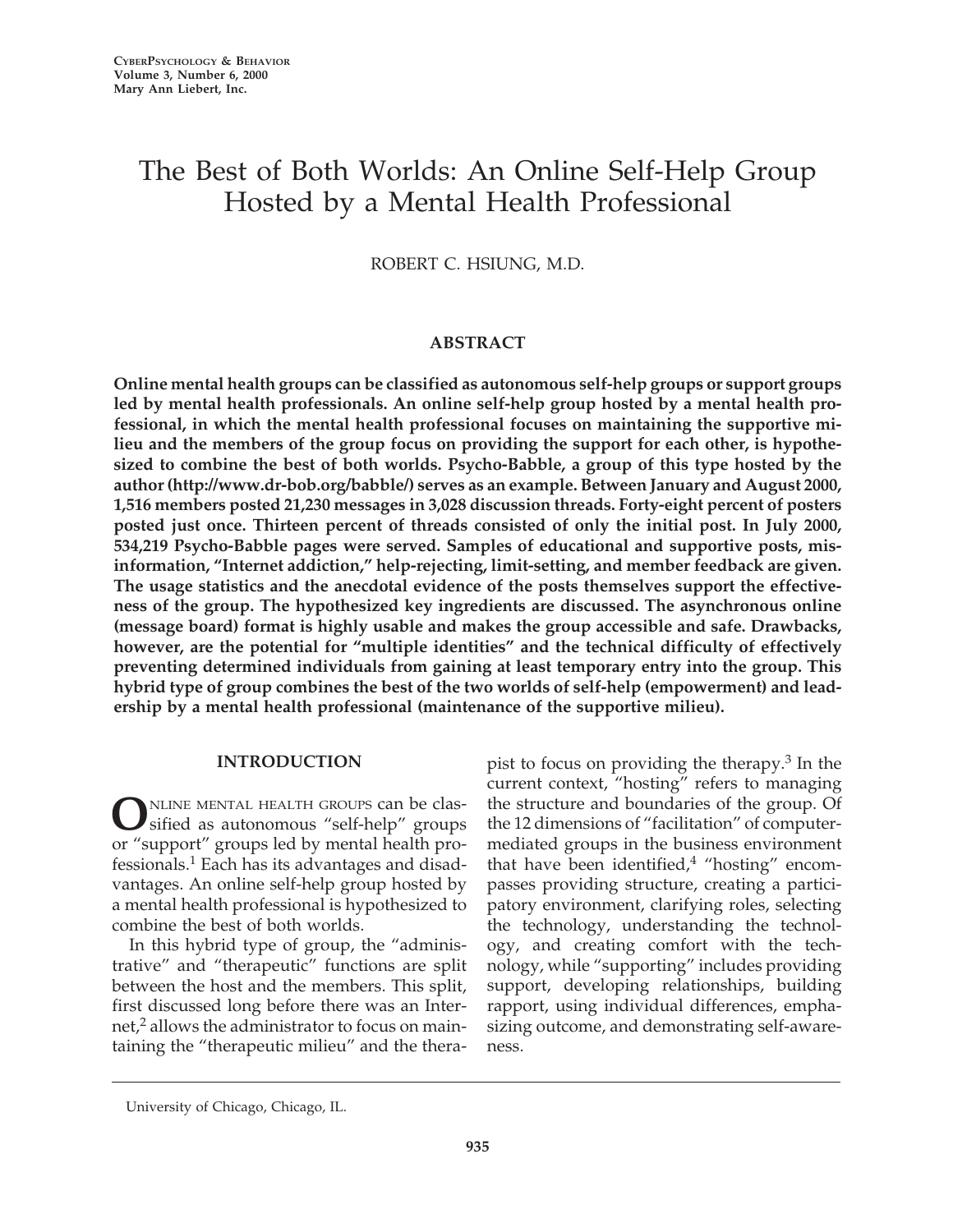Psycho-Babble, $5$  an online group hosted by the author, serves as an example. The design of the website and the management of the group are described, usage data and samples of group process are presented, and the key ingredients and advantages and disadvantages of this type of group are discussed.

# **MATERIALS AND METHODS**

# *Structure*

*Mailing list vs. message board vs. chat room*. Online groups take three basic forms: mailing list, message board, or chat room. The message board format was chosen because it was considered a "happy medium." Compared to a mailing list, a message board is more efficient because members do not have to download messages they have no interest in. A message board selects for more motivated members because they have to initiate each connection and do not simply receive messages passively. Compared to a chat room, a message board is easier to use because no premium is put on thinking and typing quickly (though spontaneity may suffer), members do not have to connect at the same time, messages can be threaded, and asynchronicity promotes reflection. $67$  A message board with a registration system and passwords requires a level of technical sophistication intermediate between a mailing list and a chat room. Finally, the archiving of messages, whereas possible with both mailing lists and chat rooms, is an inherent step of posting on a message board, and archives are valuable both as an introduction to the concerns and culture of a group and as an informational resource that serves educational and promotional functions.

*Design of the site.* The design philosophy underlying Psycho-Babble emphasizes usability<sup>8</sup>: minimal requirements and plentiful features. The main page uses only the reader's default font and four graphics and does not assume the browser window is of any particular width. Navigational links are displayed horizontally to use the window most efficiently. The site functions—though fewer features are available—without cookies, frames, or JavaScript; and there are no advertisements.

Messages are previewed before being posted. Messages posted since their last visit are flagged for readers. Posters can be notified by email of follow-up posts. Frames can be used to simplify navigation. The archives can be searched. And posts can be translated automatically (though somewhat crudely) into other languages.

Psycho-Babble was developed from the WWWBoard script from Matt's Script Archive.<sup>9</sup> Additional features were incorporated from other sources.<sup>10-13</sup> Accommodations were made for the idiosyncrasies of Internet Explorer and WebTV. All modifications and other additions have been the author's.

The total cash expenditures to date have been \$40 for the Fluid Dynamics Search Engine and \$349 for a secure web server certificate. There is no charge to join Psycho-Babble. Since July 1999, dr-bob.org has generated \$743 in donations and \$337 in referral fees from Amazon.com.<sup>14</sup> The time that has gone into developing Psycho-Babble has been the author's.

Members have also contributed to the site. There happens to be a song called Psychobabble,<sup>15</sup> by the Alan Parsons Project, and one member located a MIDI version<sup>16</sup> which is now used as (optional) background music. In July 2000, an ancillary website, Psycho-Babble-Tips, was started at eGroups.<sup>17</sup> There, members have created "folders" of links to Psycho-Babble threads and other web pages relevant to children and adolescents, Effexor (venlafaxine), psychiatric disability, Remeron (mirtazapine), social issues, thyroid and depression, and Wellbutrin (bupropion). In addition, members have started two eGroups of their own, AsThePsychoBabbles and ASafeHaven.

*Orientation to the group.* Readers are introduced to the group at the Psycho-Babble home page.5 The orientation is brief, but covers the goals of the group (support and education), its values (giving as well as receiving), its limitations (in a crisis, please also get help in-person), its one rule (please be civil), the copyright policy (submitting a message gives the host permission to use it as he wishes), and short, eas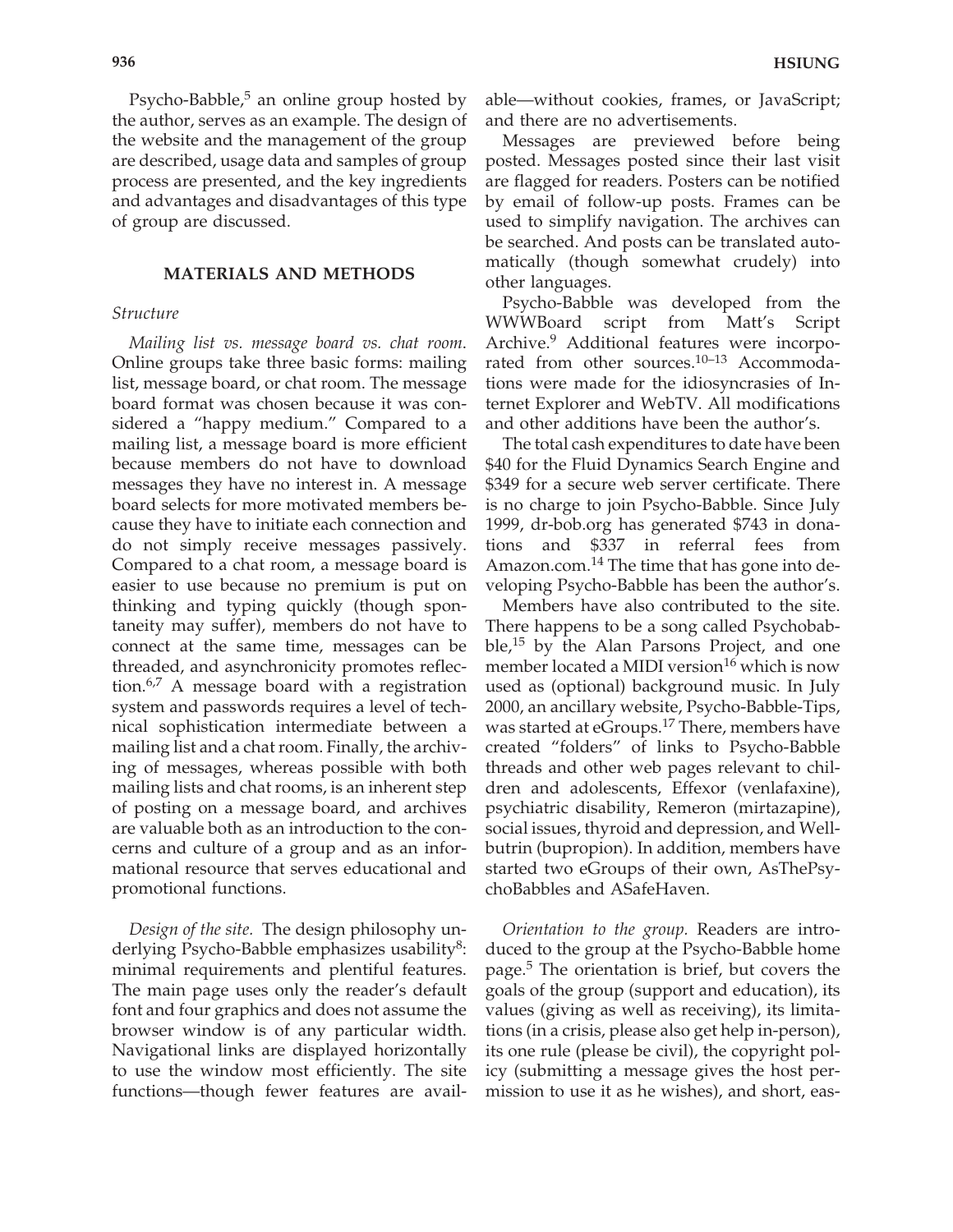ily understood disclaimers (don't necessarily believe everything you hear, your mileage may vary, and what you say may conceivably be used against you). The registration process is explained, and there are links to more privacy and copyright information in the orientation and also next to the "submit" button. Also on the main page are links to other areas of drbob.org, including pages with information on the quality of online information and at pages that recognize donors (Figure 1).

A separate Frequently Asked Questions (FAQ) page contains more detailed information about features, potential problems, privacy (an overview, how to tell if a web page is secure, the use of encryption, and who has access to registration information and web server logs), copyright policies (posters retain the copyright to their posts and no one should post anything they don't have the right to), and the sources of the scripts.

## *Boundaries*

*Membership.* Psycho-Babble is not advertised. It is linked to from other dr-bob.org pages, and popular "search engines" such as AltaVista<sup>18</sup> and Google<sup>19</sup> have indexed it. Anyone who learns of it and has access to email and the World Wide Web can join, free of charge.

*Setting limits.* The author monitors the group by eventually at least skimming every post. The FAQ makes it clear that there is no guarantee that every post will be read. The author also responds to questions, either posted



**FIG. 1.** Psycho-Babble, viewed with frames. The home page is on the left and a recent post is on the right.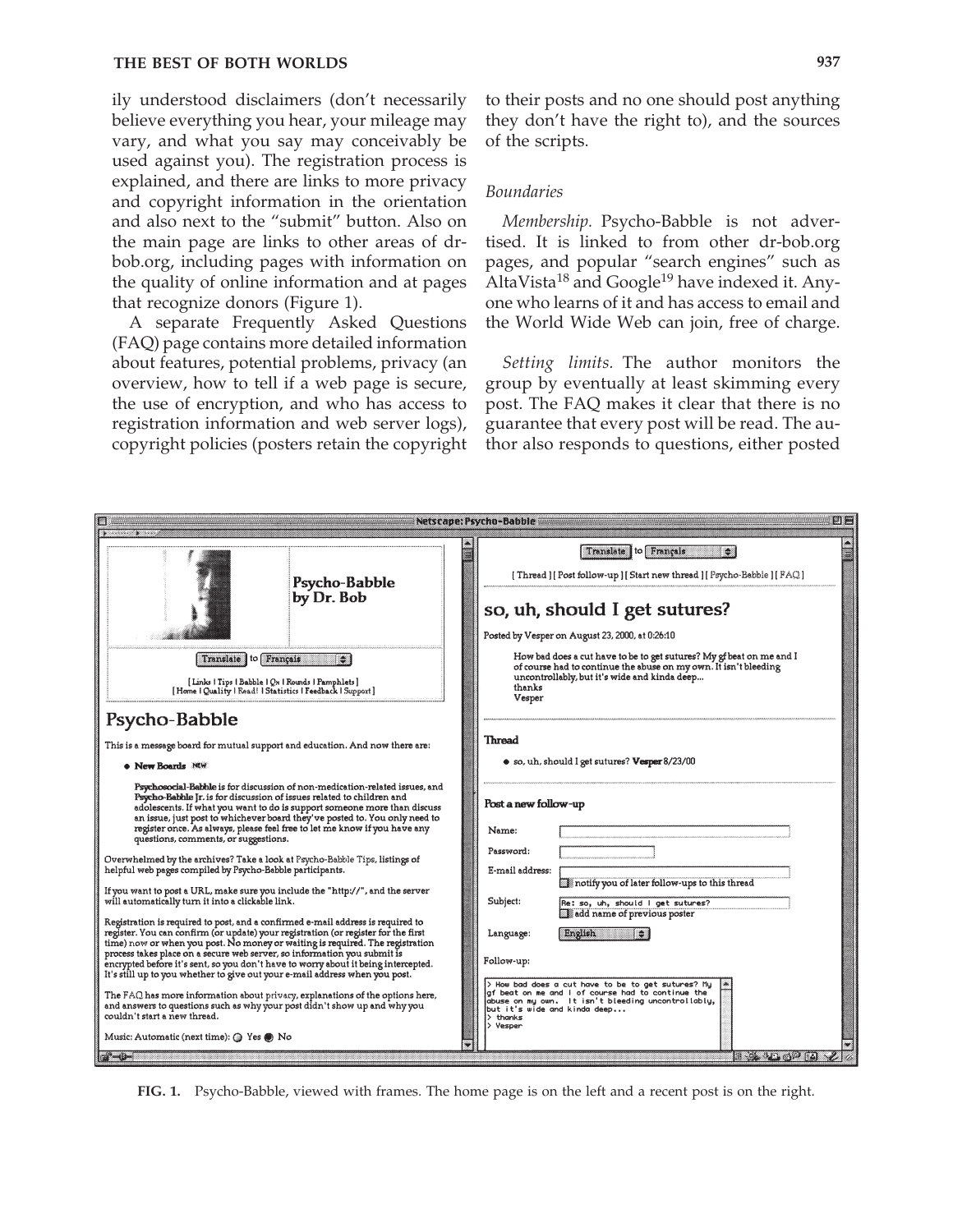or emailed, about the group, but not about mental health.

# One of the primary functions of a group therapist, and one shared by a group host, is to manage the boundaries of the group.<sup>20</sup> The primary boundary is who may stay and who must leave. In the case of Psycho-Babble, this is determined by whether the one rule, to be civil, is followed.

When posters are considered by the author not to have been civil, messages to that effect are posted. Others would do this privately, by email, and that would have the advantage of being less embarrassing. If done with sensitivity, however, posting offers the advantages of clarifying the limits for others, modeling conflict resolution, diminishing any paranoia about activity "behind the scenes," and allowing others to contribute to the process.

When members continue not to be civil despite warnings, they are blocked from posting further (but allowed to continue to read). The initial hope was that enforcement would not be necessary, but that was naïve. As one antiauthoritarian member posted, "Can't censor a quarter-million monthly hits: You can whisper in the corner for a while, but sooner or later the rest of us will become concerned."

Effectively blocking individuals has been technically difficult, and even the current mechanism is not completely satisfactory. At first, the IP address from which a problematic post was submitted was determined from the web server logs and the posting script rejected further posts from that IP address, but the web server logs were unwieldy and members with dial-up Internet services were usually assigned different IP addresses each time they connected. Next, the script was modified to keep its own log and to block entire ranges of IP addresses, but "innocent" members were then affected. It was possible to "moderate" (review and selectively approve) posts, but that was both time-consuming and delayed those posts. Finally, a registration system that required passwords and confirmed email addresses was incorporated, and now would-be posters can be blocked no matter what their IP addresses are. Still, it is possible for individuals who have been blocked just to re-register under different names and with different email addresses.

# **RESULTS**

# *Usage statistics*

Psycho-Babble was started in June 1998. Registration was required starting in April, 2000, and valid email addresses were required for use in June, 2000. As of June 30, 2000, 922 names had been registered, 537 (58%) had posted, 232  $(25%)$  had not, and 153  $(17%)$  were awaiting validation of the email address.

As of August 13, 2000, 36,329 messages had been posted. Between January and August 2000, there were 21,230 (an average of 94 per day) posts by 1,516 members. Forty-eight percent of posters posted just once. The median number of posts per poster was 2, the average was 14. One percent of posters posted 35% of all posts. The most active poster posted 1,526 (an average of 6.8 per day) times. Three thousand twenty-eight new discussion threads were started. Three hundred eighty-seven (13%) consisted of only the initial post. The median length was 4 posts, the average was 6.7. The longest thread was 169 posts.

In July 2000, 534,219 Psycho-Babble pages were served. An exponential approximation of the cumulative pages-served data gave an Rsquared of 0.87 and an estimated doubling time of 5.1 months.

# *Samples of group process*

Names of posters have been deleted or replaced by letters, and some posts have been lightly edited for length.

*Education.* The quality of information provided can be outstanding. An example of such a post is:

- Recently, my aunt overdosed on lithium. The doctors told us that your Li blood level is supposed to be between a .5 & 1. Her level when they brought her in was a 9.

Hi K,

First, I am sorry to hear about your aunt's serious condition. I hope that she overcomes this and returns to her former health.

Lithium level of  $0.5$  to  $1.0$   $(0.8$  to  $1.2)$  is the generally accepted therapeutic level. However, this is not etched in stone. Some people such as the elderly and those with concurrent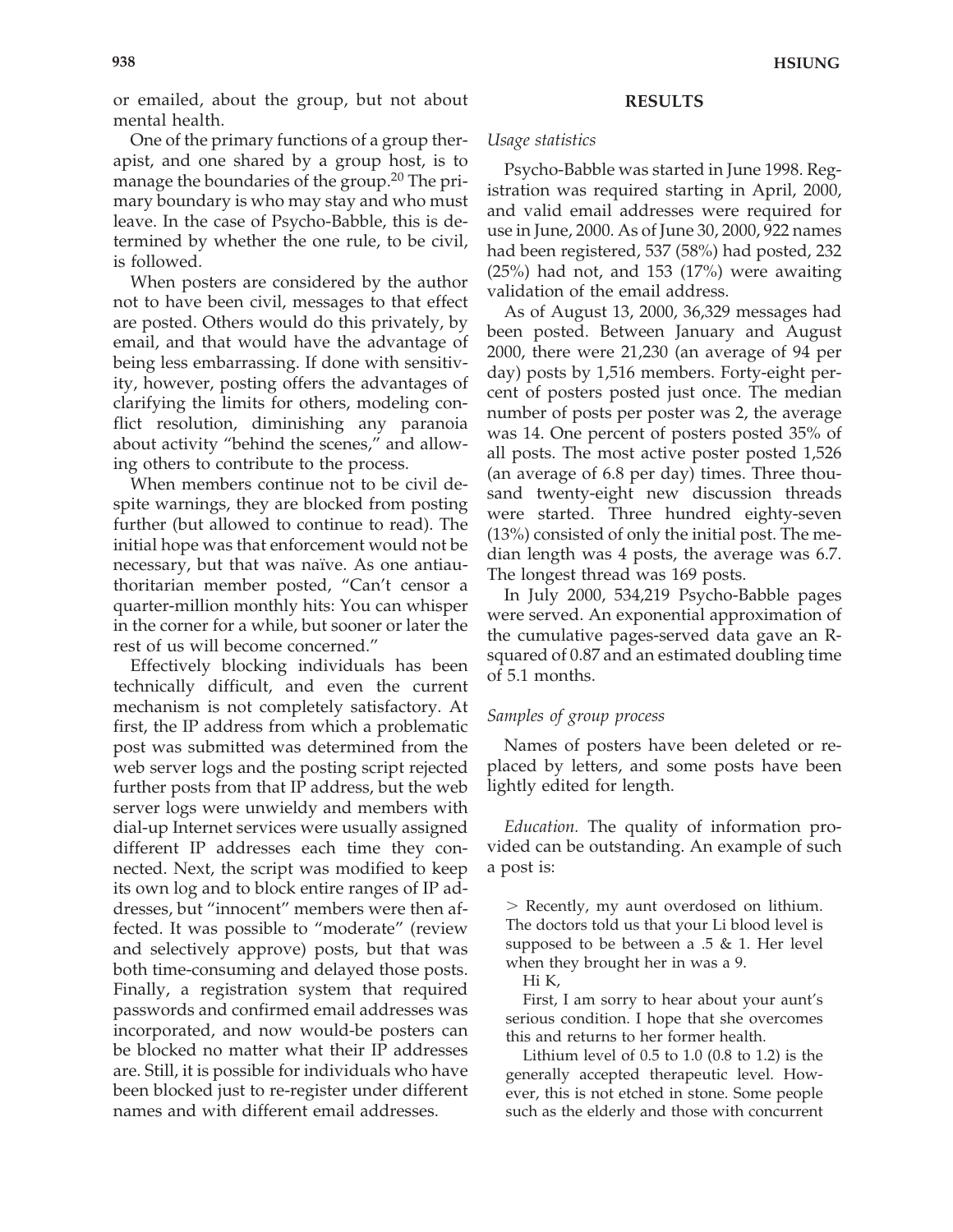neurological conditions are more sensitive to lithium toxicity and therefore, require lower lithium levels for stabilization. FYI, it is the clinical signs and symptoms that dictate severity of lithium toxicity and the decision to lower the dose or stop lithium treatment. In short, the clinical picture is primary, lithium level is secondary.

Lithium level of 9 is an extremely high level. In fact, I would consider it beyond the extreme (4.0–7.0). Chances of survival or returning to former health after a massive lithium overdose depends on several factors which may include but not limited to: 1) the lapse of time between the overdose and medical intervention, 2) the amount of drug taken, 3) the blood level of lithium, 4) person's overall health status, 5) state of hydration, 6) co-existing neurological conditions, 7) concomitant medications, 8) age, 9) coexisting alcohol problem, 10) idiosyncrasies (individual differences).

If your aunt survives this condition, I sincerely hope that she does not experience permanent residual effects from the lithium overdose. I don't want to sound harsh or uncaring, but irreversible brain damage with residual neurological effects have been reported in cases of lithium overdose. My intention is to inform you of these potential residual effects so that you will be more emotionally prepared to cope with them in case they develop.

Most of the irreversible effects from lithium overdose are centered on the cerebellar functions. These symptoms may include gait and sitting ataxia (unsteadiness while walking and sitting), which are common; clumsiness of motor movement, resulting from inability to control accurately the range and precision of movement; difficulty articulating with scanning or slurring of speech; dysdiadochokinesis is common (performance of rapid alternating movements of the limbs is jerky and uncoordinated). Other residual effects include neuropathy (nerve pain); hyperactive reflexes; increased depression; and intermittent convulsions . . .

If symptoms of brain damage occur and persist, physical therapy, general rehabilitation, speech therapy, and other supportive therapies are helpful. Improvement can continue over the first 6–12 months although speech problems lessen more than does the unsteadiness of body and limbs.

Again, hoping the best for you and your aunt.

Reference:

Irreversible lithium neurotoxicity: An overview. Clinical Neuropsychopharmacology 1997;20:283–299.

Rarely is misinformation provided and not corrected by another member, but at times the author posts corrections. For example:

- It is not uncommon to mix an ssri and maoi (under close supervision).

I think that is in fact uncommon. SSRIs, are you sure? If you have a reference (online or off), I'd be interested . . .

A special case was a rumor that proved to be unfounded:

- New info from psychopharm guru Stephen Stahl, MD says that if a person is gaining weight from Remeron and increasing the dose to therapeutic level (30–45 mg) doesn't reverse it, Zantac or Pepcid may help . . .

Please see the appended disclaimer from Dr. Stahl.

This illustrates what I say at the top: don't (necessarily) believe everything you hear. OTOH, this shouldn't be seen as invalidating other posts T has made on this board.

Date: Wed, 1 Sep 1999 11:36:48 -0400 From: Stephen M. Stahl

A quote was wrongly attributed to me on your website and I would like your help in correcting this. Recently, I learned that your website posted information that I suggested that weight gain from Remeron (mirtazapine) could be mitigated by various H2 antagonists (e.g., Pepcid, Zantac, Tagamet). This is not true and I would kindly request that you correct the record.

If H2 antagonists help this problem, it would be news to me and whoever really had this idea should be appropriately credited. However, I believe this in fact not to be true, as I can think of no rationale for it. Also, since I have been getting questions about it for several months now, I have been asking my audiences whether anyone has ever observed this to work. Numerous clinicians in fact have anecdotally tried and failed. I have seen nothing in the literature and no case reports on this phenomenon . . .

My own strategy for mitigating mirtazapine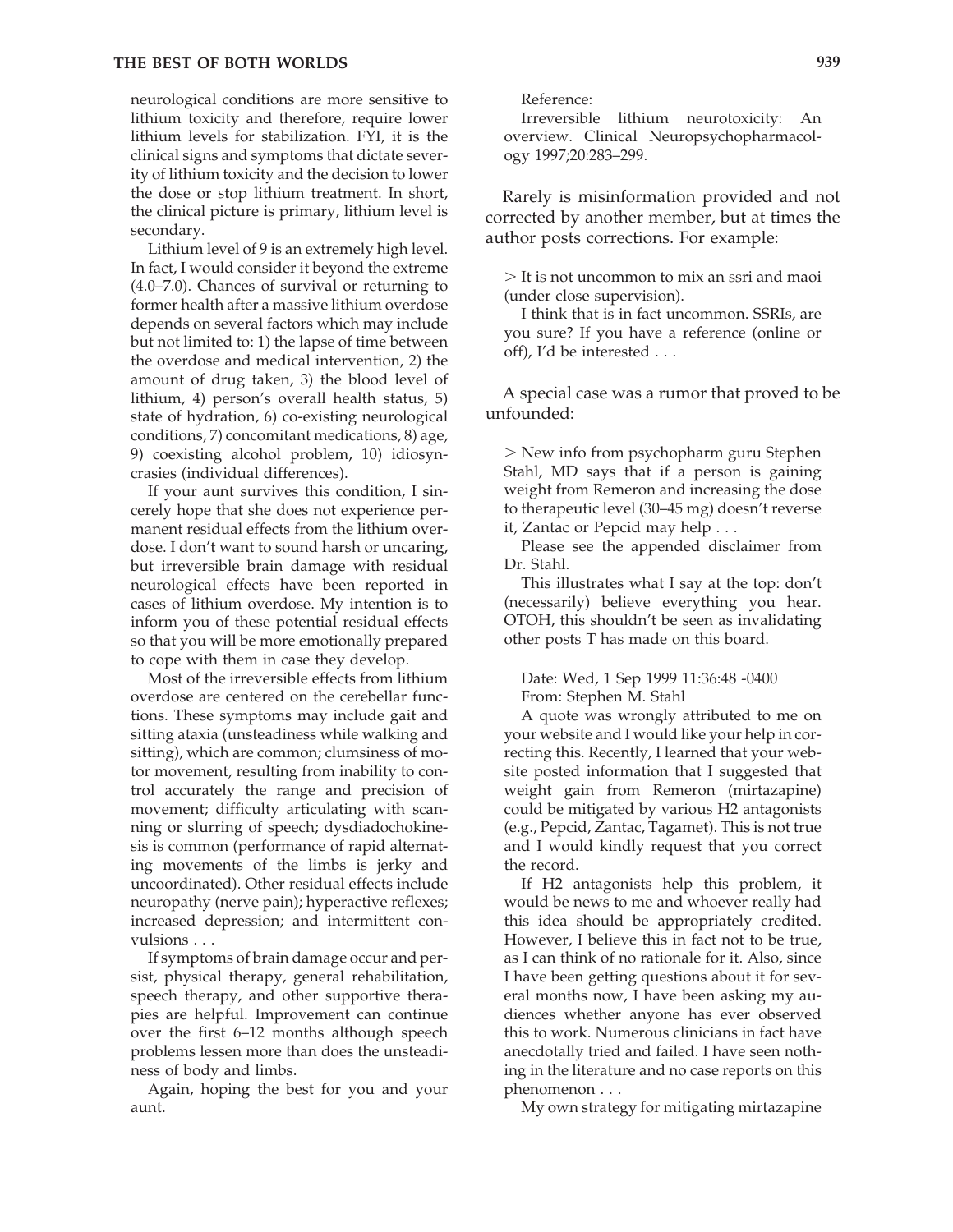weight gain is to monitor it closely by weighing patients and adding SSRIs, venlafaxine, or occasionally diethylpropion, phentermine, or pramipexole. Nevertheless it remains a vexing problem for some patients . . .

*Support.* A typical example of a supportive post is:

## Hi L

I really admire your courage in being open to yourself (& all of us here) about your drinking problem. I find that just being able to "talk" about my problems & know people care, helps me. I have "in person" people, therapy-type people, & people here, who I talk with & that combination sure works for me.

Yesterday I was at my "women's group." It was only the second time I've been there, but even the first time I realized it's going to be helpful for me. The women in the group have various problems they're dealing with—alcoholism, drug addiction, co-dependence (that's mine), family members abusing drugs and/or alcohol (my 16-yr old son does). Yesterday, a woman was there for the first time & she had just finished a 3 week alcohol treatment. She was just back at work & was dealing with the fact that it had "gotten around" work that she had just been in alcohol-treatment program. She was very uncomfortable with that. During the conversation, one person said, "Remember, you're only as 'sick' as the secrets you keep." It was pointed out that we often think people will judge us negatively for something that we are ashamed of. Often people don't. Often people are way more understanding & compassionate than we expect. It sounds like your husband knows you drink; simply doesn't know that it's getting out-of-hand. Please be compassionate with yourself . . . you have undergone a terrible experience. So what if it was 1.5 or so years ago. It was a shock; it was terrifying; it haunts you. It is perfectly natural and normal in my opinion, that it would haunt you and even paralyze you from doing certain things. It's quite possible that you're suffering from "Post Traumatic Stress Disorder." I have a friend who suffers from that, and she is on a government pension, so PTSD is a real and recognized condition. (Believe me, our . . . government would NOT give money to someone unless it was a definite medical reason!!) It seems to me (in my sometimes not too humble opinion) that you are ashamed of the

drinking, but the drinking is just how you're dealing with how you are FEELING as a result of something awful that happened to you. To me, if people love you realize how traumatized you still are from what happened, it's pretty likely they'd be supportive of you.

People who have had an accident & have had to take narcotics for the intense pain sometimes get addicted to those pain-killers, and over-use the pain-killers. It's just something that sometimes happens; it doesn't mean they're bad people. In your case, you have probably been "self-medicating" . . . using alcohol to help you live with your pain from that experience (& maybe other pain in your life also). It seems like your use has gotten out-ofhand & you need some help with that problem. But just taking the pain-killing medicine out of the picture won't be the solution. You still have your mental & emotional pain to deal with. You have been carrying on with your life while dealing with a tremendously stressful situation. Please try to find someone who can help you with this pain & fear. Perhaps a place to start would be your family doctor . . . you don't even need to talk about the alcohol part, if you don't feel like it, although once that's out in the open you can get help & support with it. It takes a tremendous amount of energy to keep that a secret. You probably won't believe this, but you have NOTHING to be ashamed of in this, L. Nothing. Please keep posting. We all care about you. Everyone has their own way of suggesting how to deal with your problem, but the one thing we all have in common is we care about you & have only your best interests in our hearts.

Take care of yourself—you're definitely worth it.

Love, K

In addition, "old hands" do much to help "newbies" get oriented and acculturated, both by setting examples and by explaining.

*Spectrum of posts.* A broad range of subjects is addressed. The focus has been on medication, including indications, side effects, interactions, dosages, and pharmacology, but there have also been other topics: "alternative" treatments, books and movies, cutting, disability issues, ECT, feeling attracted to one's therapist, having a child die, ordering medication from overseas, sexual dysfunction, substance abuse,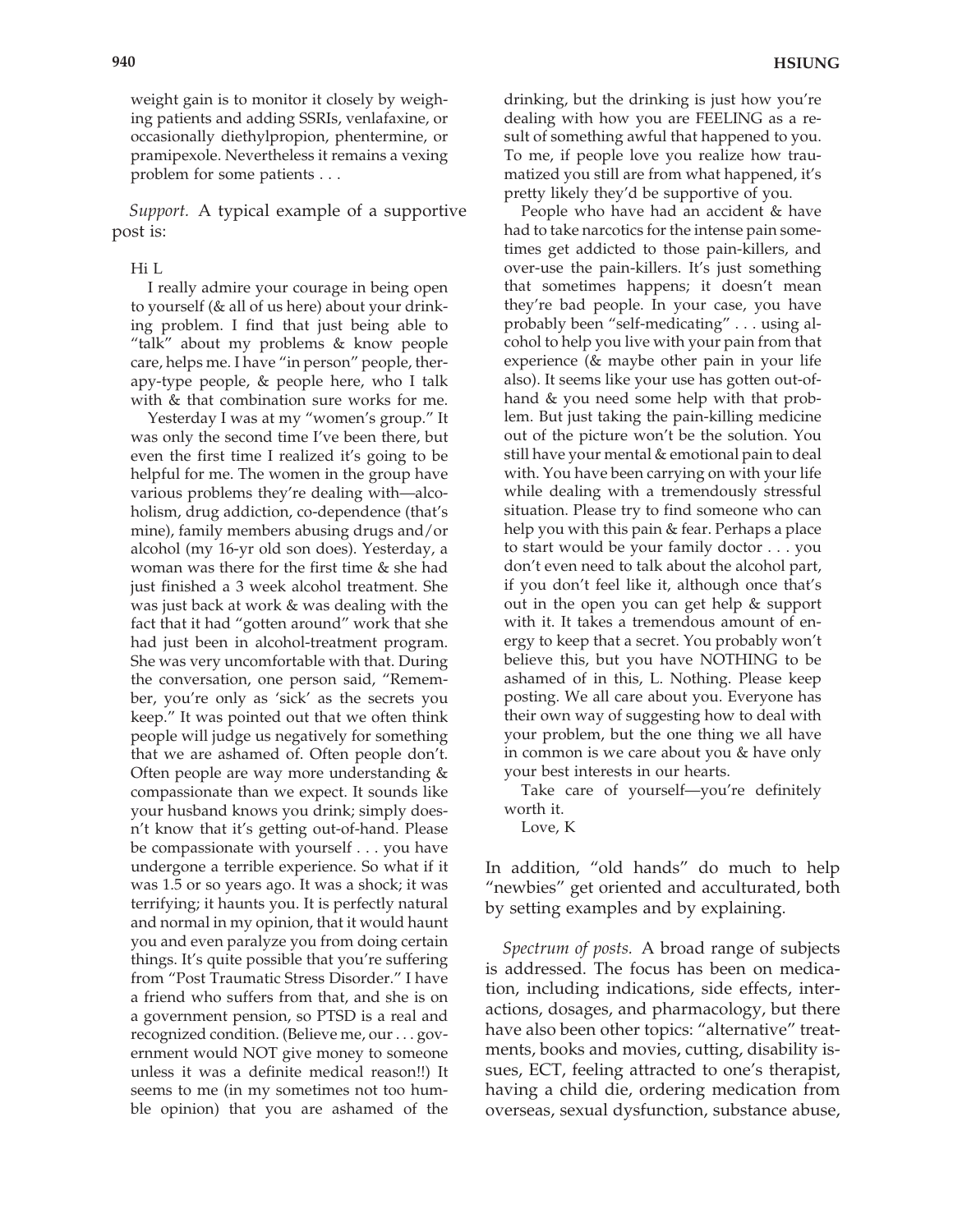what to tell one's partner or employer about one's problems, etc.

Poems written by members are even shared. For example:

Abyss Edge

Teetering on the brink of the mournful abyss. Tormenting my own soul. Insanity driven to the edge . . . the abyss opens wide gaping calling me inside.

I almost fell tippy toes unbalanced spirit . . . beckoned by the voice within.

No reason. Too much reasoning. With who? No, not tears . . . even worse. For with myself I did converse. The more I asked myself to stop . . . the faster it whirred throughout my brain. So close I viewed the word . . . insane.

Stop! wrestle, torment, tangle Stop! annoying grating verse Stop! The more I begged it made it worse.

One grasp for help, clinging to a thread of hope the voice upon the other end taught me this is how I cope.

And only for a little while would I need to linger here teetering on the edge of the abyss.

Now comes the time slowly retreat step by cautious step to safer ground. Abyss defeat.

Once lost, now found. His love will surround . . . if only I wait. Be still. Old self be gone. The lesson . . . so profound.

Tammy In memory of my Tanner Jason Tobac 2-14-00

*Feedback.* Positive feedback is common. Four examples:

I have received several responses to my postings that have either provided needed information or simple words of kindness and compassion . . . This site is far better than many others that I have visited. Many people are taking the time to hear AND respond to calls for help. Birds of a feather do seem to flock together. But isn't that how they survive?

I found this board a few weeks back while trying to find out if my 30 lb weight gain was due to the Effexor XR I was on. I have been very impressed by the quality of information and the helpfulness of members of this board. Based on information I found here and some tracing of my weight gains/losses over the past few years, I talked to my doctor and he agreed to let me try Wellbutrin . . . Thanks to all of you that post your experiences! It really helped me to make informed decisions and have a good dialog with my internist.

When I got home today, a wreck, I came right to my computer. You guys are too good. After reading these posts and taking in the sharing, and honesty, and good advice . . . I feel really calmed down, able to think, not nearly as scared—or ashamed. Thank you so much, I'm very glad you took the time . . .

You mean the world to me and I want to thank you all for the love and support you've shown me over the last few months. You are the best group of people I have ever known . . .

Not everyone's experience is always positive, however. For example:

No one except for K wished me well, for either going into the hospital or getting out of the hospital . . . Maybe it's me. But I guess if I have to pick people responding to me in real life rather than cyberspace, I'll put my energy in real life. Still it would have been nice to feel that people on the board cared; I've been sharing information and support now with others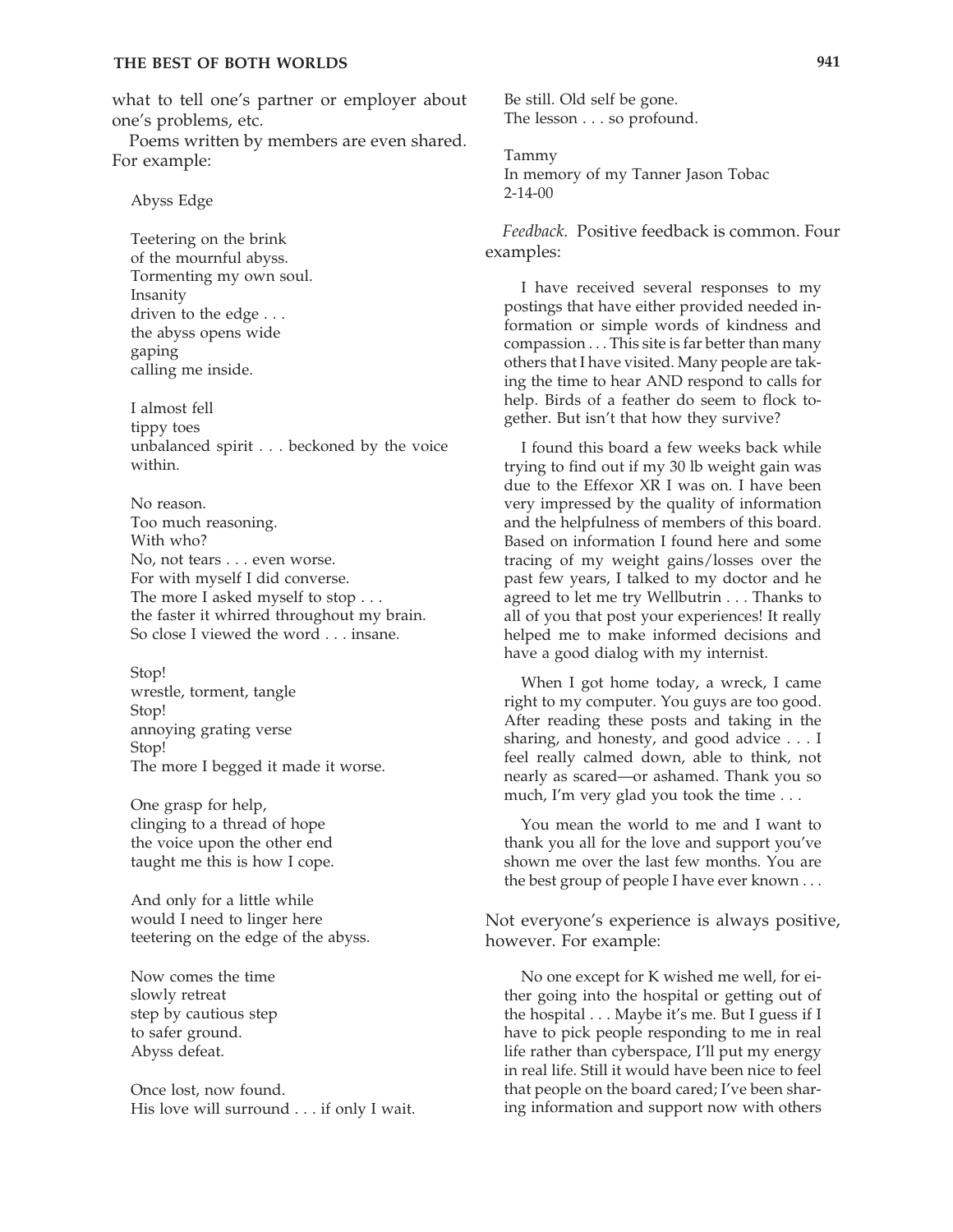on the board for about three months. Maybe I should have asked, "should I go into the hospital?" to get more responses, but those are the kind of things I tend to decide for myself . . . Maybe you can tell me the secret I'm missing. I really don't get it.

But even negative experiences can be followed by reflection:

It made it feel really weird, sort of sad and angry—like why am I at all involved in this board. I still think I need to take time and figure how to get what I need on this board. Maybe it is just information. That is how I started. I've been thinking about this board tonight and I think it is "good" to either come across as very very vulnerable or as extremely knowledgeable . . .

Sometimes there can be too much of a good thing. From N:

I am addicted . . . I find myself checking in here at work, which isn't good, and keeps me from doing what I am supposed to do.

# Follow-ups:

Yeh, but isn't it great to stop in once in a while and warm ourselves by the campfire?

# Follow-up:

I find I'm sucked in sometimes . . . and it's tough to pull away. I've stopped checking during work hours, and I try not to go online after certain hours b/c it's just another insomnia enabler . . . It's weird. Just slip out of the cycle of checking/reward/more checking for less reward, the desire just kind of goes away, or falls to a healthy level. Behavioral therapy has taught me well.

# Later, from N again:

I am totally addicted to this place. It has become a very real community, even though I don't know you guys for real . . .

# Follow-up:

It's because you empathize so much and you care and we are all grateful.

# Follow-up:

I have only been here for about two weeks, but already check every day . . . this is my lifeline! So I guess I'm addicted, too. But I suspect as I feel better and get my life back, I won't feel the need to be here so much . . .

## Follow-up:

Hi, my name is C, and I'm a psycho-babbleoholic. Is that in poor taste? I'm sorry, it's meant to be funny. I have a really bad inner censor, I've had my foot in my mouth so many times, I'm thinking about swallowing some odor-eaters!

Perhaps it will be no surprise that the above poster was the one who was posting an average of 6.8 messages per day.

*Setting limits.* Almost all posts of a religious nature have been considered acceptable. For example:

Jesus came to heal the sick, the blind, the broken-hearted. His kingdom was not born of this material world, but of the spiritual. Any Christian church with the heart, spirit and love of Christ should welcome you, even if you don't buy the dogma, doctrine, rituals, or traditions. Who is Christ, if not the Son of God born of flesh, and who is God, if not the Father, and who is the Spirit, if not the Comforter. Every aspect, the three profiles, of God reflect healing, love, nurturing, and life.

I wage an inner battle, a battle of mind against my heart and against my spiritual soul. I feel like a failure as a follower of Christ, in large part, due to my depression. I'm afraid to share my beliefs because my life doesn't display this neat/clean, content/happy scrupulous morality. I know God heals the brokenhearted, the depressed, but I'm still here struggling. I would never dream of placing those same values on someone else. I would explain that Christ gave us doctors, chemicals, minds, in order to heal. But, in regard to myself, I always feel like I've somehow failed, and my walk is so bumpy how can anyone follow where it leads? . . .

At times, however, the subject becomes touchy. From P: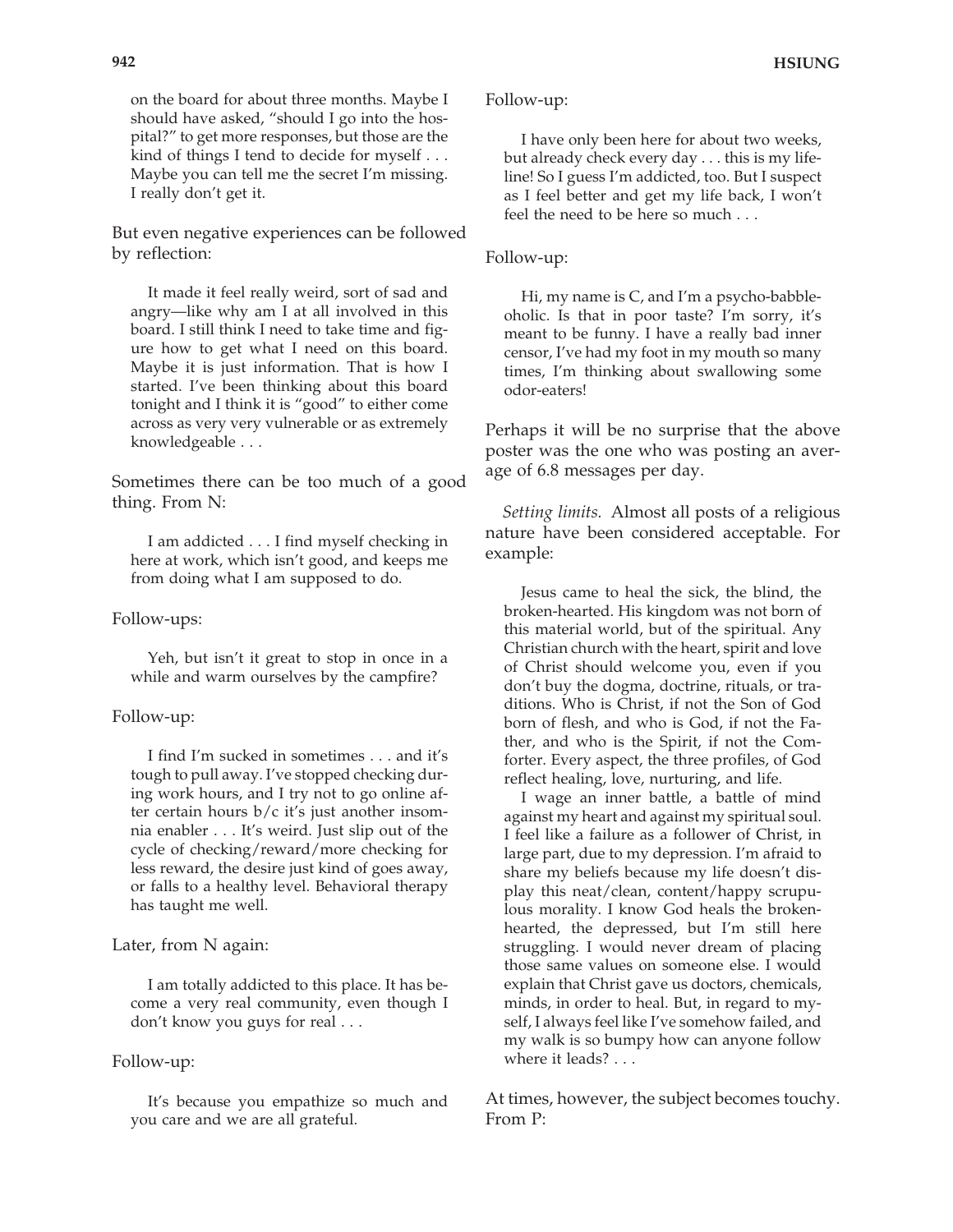Christians believe that the Bible is the inspired word of God. Your books are men's ideas. I choose to get my information as close to the source as I can . . .

# From D:

All books are written by men, interpreting their narrow slice of the universe. Yours is narrower than most because you revel in your dogmatic, simplistic beliefs. I believe Christianity has just as much to offer as any other philosophical set of principles, all of which have good and bad points NONE of which is superior to any other. The superiority comes in the practice of core principles not the mealy mouthed, sanctimonious crap that hypocrites spew, while crucifying those who disagree with them . . .

# From the author:

I'm afraid I'm going to have to try to block D from posting any further. For this to be a supportive forum, people need to be civil. There aren't many rules here, but that's one of them. And D was warned before . . .

#### From D:

Sorry there, Dr. Bob but religious dogma is a flash point for me, not to mention the source of many 'civil' wars.

There have been other, more heated, exchanges. *Flame war* would be too strong a term, but dealing with one can, in fact, feel like trying to put out a fire. From A:

I want to mention that E must have the multiple personality disorder. I read some of his posts on alt.depression.medication that are supportive, even compassionate, whereas the other posts are like that above.

#### From E:

Hmmmmm that's funny. None of my doctors think I have multiple personality disorder. I just get irritated when I read stupid stuff is all. I let people know that I think their ideas are STUPID. Like your idea about me having multiple personality disorder is stupid. All I do is tell the truth and am very direct and

frank. Some people hate me cause of that. Big deal . . . do you think I care?

# From the author:

Please be civil. If that means keeping what you consider to be the truth to yourself, then please do that. Thanks . . .

# From P:

while there may be a few similarities between e's and whatever-his/her-name-is's [B's] writing style, there's one HUGE difference. e made a suggestion a long while back re: sleep and vitamins which made a substantial improvement in the quality of my sleep. in other words, he helped someone—me—out. all i have ever seen WHOOZIT do is be an abrasive, three-or-four faced waste of time whose posts come from a place i am tearfully glad i'll never understand. i have yet to see b or whoever educate, inform, or support. i HAVE seen him/her email me veiled, toothless, and ridiculous threats, asinine assertions and other comments that kept me in stitches for hours and generally do his/her damnedest to lower the quality of an otherwise stellar group. indeed—i have NO IDEE why he/she even posts here. does anyone??

From the author:

- all i have ever seen WHOOZIT do is be an abrasive, three-or-four faced waste of time whose posts come from a place i am tearfully glad i'll never understand . . .

Please be civil, even when provoked. Thanks . . .

# From C:

E - Actually, I do think you care; I just think that you are a very lonely person. It's not about other people's stupid ideas, it's about your vulgar, derogatory, demeaning writing style and your egocentricity. Pseudo-intellectualism cannot replace the work it takes to acquire knowledge.

It seems that you have learned that the only way you can get people to listen to you, is to get them mad and have them react to you; not unlike a spoiled child at a cocktail party. Most of us can rein these emotions when we become adults. This has nothing to do with multiple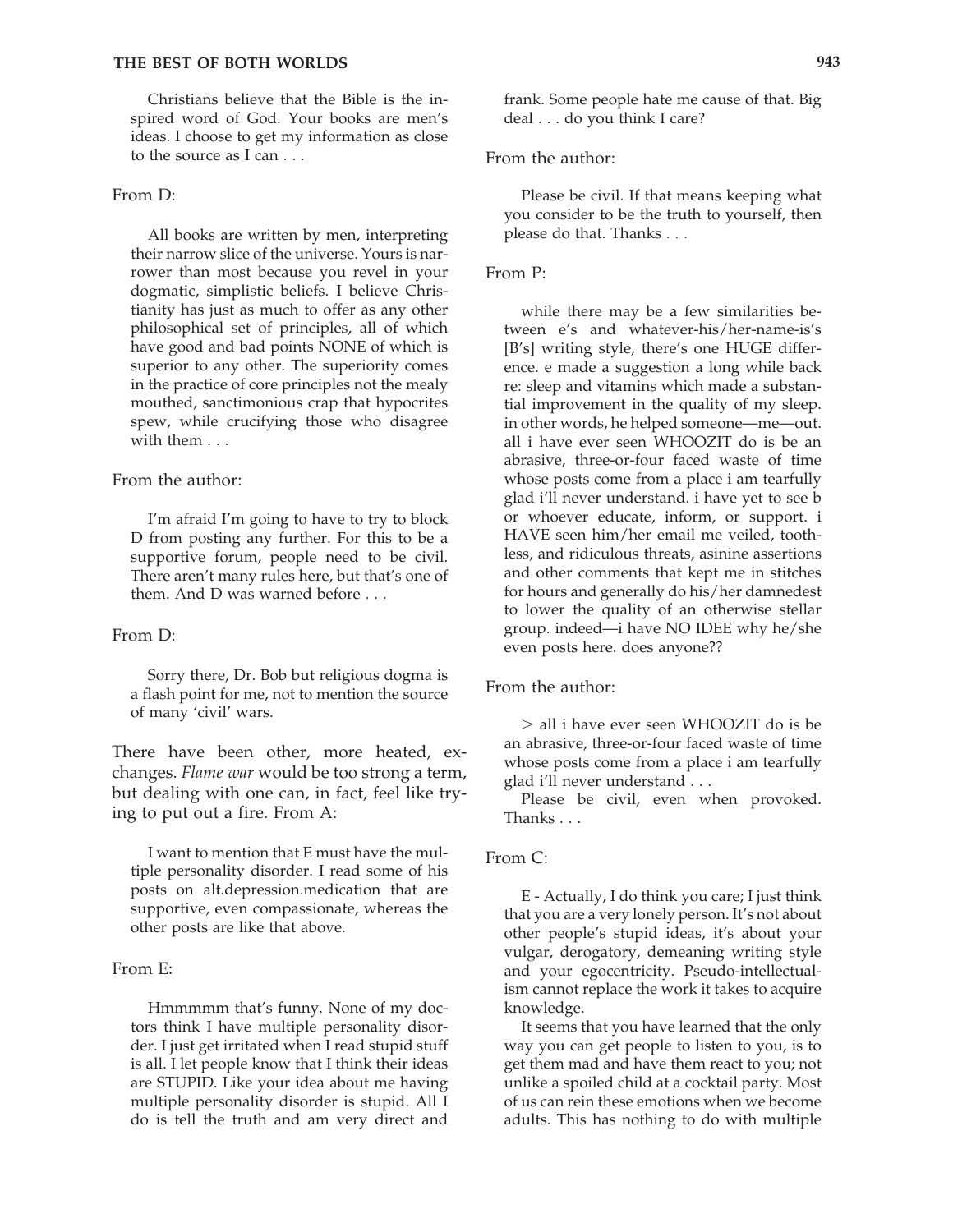personalities, it has to do with your level of maturity . . .

# From the author:

- your egocentricity [and] Pseudo-intellectualism . . .

- not unlike a spoiled child at a cocktail party . . .

Please be civil. Maybe when responding to the style, rather than the substance, of someone's post, it would be a good idea to count to 10? Thanks . . .

# From B:

Dr. Bob's refereeing in this thread is somewhat balanced, though he still fails to consistently call every foul committed against his self-imposed standard of civility. To his credit, in other threads he has mentioned the limited time he has available to referee the site, and the tendency for others to say what needs to be said . . .

E incorrectly presumed that I posted because I disagree with him. Rather, I posted because generalizations coupled with obscenities failed to inform me why e opined that the named therapies did not work. I expect discussion of the particular merits, contraindications and fallacies related to various therapies. Such information provides substance for thought. An object of consideration that does not present substantive material for more detailed analysis tends to frustrate cerebral processes. Frustrated cerebral processes sometimes seem to causally correlate with emotional excitation . . .

# From E:

B, what does the above mean in plain English? You can't write worth a shit.

## From the author:

That's not civil. I'm going to block this handle.

There has been a fair amount of discussion of civility. The setting of limits is inevitably to some extent either subjective or arbitrary, depending on one's point of view. On a more humorous note, a piece on "Conversational Terrorism" was also posted:

All of the techniques listed in this document have actually been witnessed, told to us by someone else, or dreamed up. They are described in first person for clarity of motive . . .

It is hoped that exposing these tactics will help muzzle the burgeoning terrorism in our conversational landscape. Give copies to both perpetrators and victims . . .

First, we have the Ad Hominem Variants where you attack the person as a way to avoid truth, science, or logic which might otherwise prove you wrong. Next are the Sleight of Mind Fallacies, which act as "mental magic" to make sure the unwanted subject disappears. Then, we move on to Delay Tactics, which are subtle means to buy time when put on the spot. Then, the ever popular Question as Opportunity ploys, where any question can be deftly averted. Finally, we have the General Cheap-Shot Tactics and Irritants, which are basically "below the belt" punches.

Ad Hominem Variants

Over Your Head: "I'd like to respond to that, but taking into account your background, education, and intelligence, I am quite sure that you would not be able to understand." . . .

Even You: "My next point will be so cogent that even you will be able to understand it." . . .

You'll Get Over It: "As you mature emotionally (or mentally, or spiritually), you will grow out of your present way of thinking, and you will eventually come around to my point of view." . . .

"Cries for help" are common and have included, as has been found at other message boards, suicidal ideation and attempts.<sup>21-24</sup> There has been one apparent case of a "helprejecter."<sup>25</sup> From V:

They say if I don't do certain things they won't treat me anymore, but I'm not sure I can do these things, and if they won't see me anymore, there's nothing else I can do. Anyway my therapist is leaving for several months at least anyway, I don't know what I'm trying to say, sorry for the ramble. Hey, does anyone know how many stories one must fall to be certain of death?

My current team I like better, they seem more willing to discuss things rather than presenting ultimatums re meds. It doesn't matter much anyway, I am close to just killing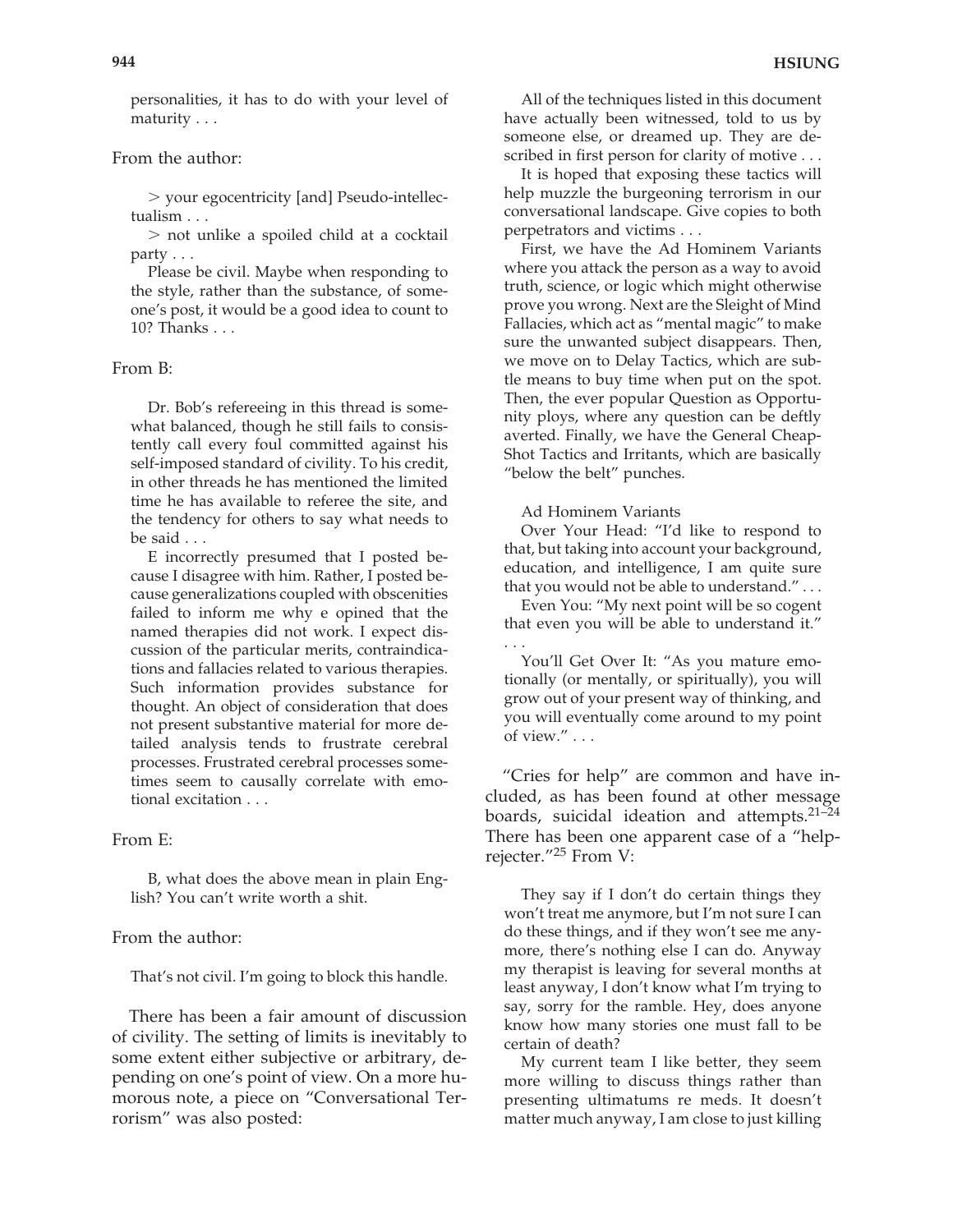myself. I already did some cutting yesterday, and it makes me want to do more, it felt so good.

## From A:

Cutting is bad. What \*did\* they want you to do. It's so hard, because sometimes a reasonable doctor seems awful, and it is because we feel bad at that moment. Rarely, is one party completely "in the right." Perhaps they just wanted you to give the drugs adequate trials. Go to the ER now!

# From V:

My current therapist [there] is on staff, and doesn't do research, so she's good, I like her. My current pdoc is not bad either, compared to the one to whom I was referring . . . I have been feeling better physically . . . for the most part, although I am sleeping a lot and I have sudden fits of crying for no apparent reason. I went in for day tx this morning but left because I felt angry and defensive and afraid because they have been putting a certain amount of pressure on me to talk about things I would rather not. I walked by the ip ward and that scared me too. I never want to go back there.

Hey, I just took an od with alcohol and I hope I die. Sorry to waste your time. I don't know what the hell I'm doing so ignore this please if I'm posting something wrong or something . . . sorry, you don't know how sorry I am I wish I could have known some of you you seem so nice dammit I can't take the pain any more. sorry.

## From J:

I know his real name, I'll try calling the [police department]. I also have his therapist's names and #s. I will call them too. Can you think of anything else?

I just spoke with his psychiatrist, and she is getting an ambulance right now. So hopefully, V will be okay!

## From B:

My God—is he going to be okay? Has this happened before? J/N, please let us know. What can we do?

# From N:

I don't know if he has done this before, but earlier he was on the verge and J was terrific, getting in contact with him and his therapist to facilitate his going to the hospital on a voluntary admission. But then he didn't go, when his friend came into town.

I hope he'll be ok, hope that the ambulance got there fast. He needs to be in the hospital.

I don't know what else we can do.

#### From A:

I've been talking to [the] hospital and apparently he's arrived. I'm glad you all have such sweet feelings for him because frankly I feel manipulated and abused. But V if you get a chance to read this—You're an ace at it. I'm shaking so much I can hardly type. I can't stop crying. Do you think you are the only one who ever lost anyone to suicide?? Would it have been so hard to just go to the hospital yourself? I know you're in pain but why do everything you can to spread it around??

The hospital psych did the usual I can't give you any information routine (after the first doc I talked to had already told me he was alright—that was so kind and human I hope he doesn't go into psych and grow cold and arrogant).

I'm really upset. I don't think these [bulletin boards] are safe for people who already hurt. I can't stand feeling this way. Good night.

# From V:

I apologize for last night, it will never happen again. Please just stop talking about me and go on with more important things. I obviously can't seem to control myself when it comes to posting whatever happens to be going on at the time, so I guess I should simply refrain. I am ok, just spaced out and groggy and weak. No, I am not in the hospital, and yes, the [police department] deserves its reputation. As soon as they had me, they would have shown the same brutality that they seem to enjoy. Thank you everyone.

# From the author:

- I don't think these [bulletin boards] are safe for people who already hurt.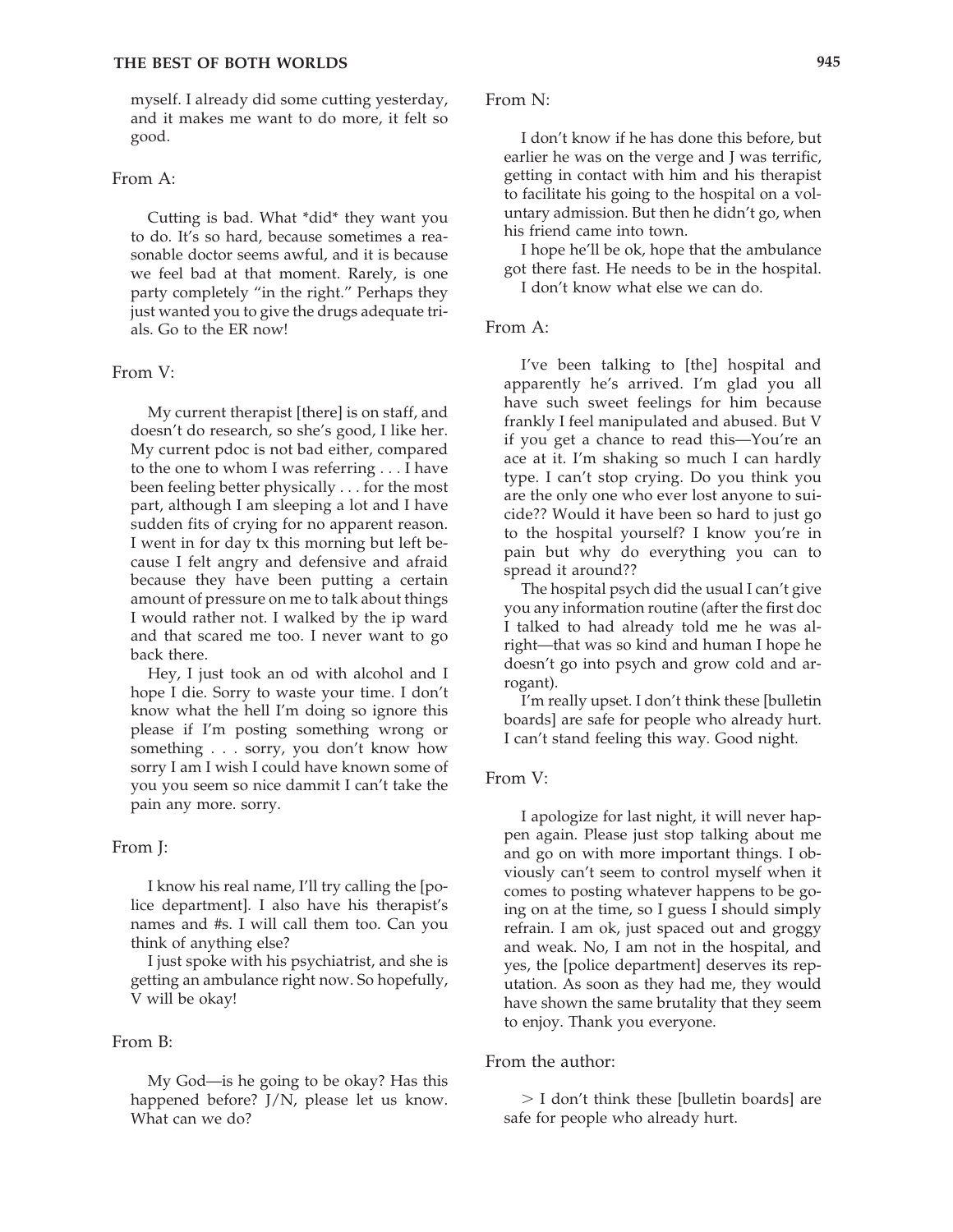This is a really good point. I think there are bound to be people here who will at least occasionally act in ways that evoke the past traumas of others. This might be difficult for those others. In theory, they might also gain something from the experience, but, for them, the risks might outweigh the potential benefits.

I guess there are two other issues:

1. How people here might deal with this kind of thing.

I think it helps one to help others, but efforts to help unfortunately don't always succeed. That doesn't mean that one shouldn't try to help—that's the whole idea here!—just that one shouldn't always expect, let alone feel responsible for, a good outcome.

2. What if any general "policy" there might be.

I don't mean to be heartless, but a forum like this \*may\* in general be better off without people who act in certain ways.

I think we generally accept this when people are hostile. But what if they're "just" unrelentingly depressed and suicidal (and possibly not doing what they "should" about it, either)? Both may be in pain. But both may also, because of the reactions they elicit, make it harder for the forum to serve its purpose. They should be supported, too, but this might not be the place.

That poster did eventually go to the hospital. Although Virtual Munchausen Syndrome has been described,<sup>26</sup> there have not been any apparent cases at Psycho-Babble.

Between January and August 2000, 17 warnings were issued and 8 blocks instituted. At least three of those blocks were of the same person under different names. An advertisement for pornography and some anti-Semitic posts were deleted without discussion.

Warnings and even blocks have been accepted, but have also been resisted. Members have been considered to have the right to complain, however, so threats to do so have not been considered uncivil per se.

# **DISCUSSION**

# *Effectiveness*

As has been also found at a message board for sufferers of painful hand and arm condi-

tions, $27$  the messages at Psycho-Babble have been posted by both professionals and nonprofessionals, discussed both conventional and unconventional approaches, and been based on both personal experience and the scientific literature. Contrary to early predictions that "computers will remain on the fringe in patient education,"<sup>28</sup> the Psycho-Babble usage statistics, in fact, demonstrate their popularity.

The effectiveness of a group is a function of the individual member outcomes. The posts at Psycho-Babble do themselves provide ample, though anecdotal, evidence that it has been effective in its goals of support and education. Online dialogues on a message board devoted to the topic of suicide were considered more "sustaining" than "transforming."22 That distinction has not been explored here, but sustaining others is in any case a worthwhile enterprise.

To our knowledge, no outcome study of Psycho-Babble has been done. Systematic research on this group and others is, however, certainly needed. Methodological challenges would include selecting the sample and operationalizing outcome.

# *Key ingredients*

An online self-help group hosted by a mental health professional combines the advantages of being online, of members helping each other, and of professional oversight.

*Online ingredients.* The members of asynchronous online groups have the significant advantage of not having to be in the same place<sup>29</sup> at the same time.<sup>30</sup> Another major factor is the feeling of safety that members have because of the anonymity and physical distance involved. This feeling of safety probably underlies increased self-disclosure<sup>6,24,31</sup> and interaction<sup>32</sup> online.

Along with anonymity, there are fewer nonverbal cues. This can protect members from stigmatization and discrimination.<sup>33–35</sup> Their actual contributions can become more important than whether they are liked.<sup>36</sup> This may help explain the findings of increased toler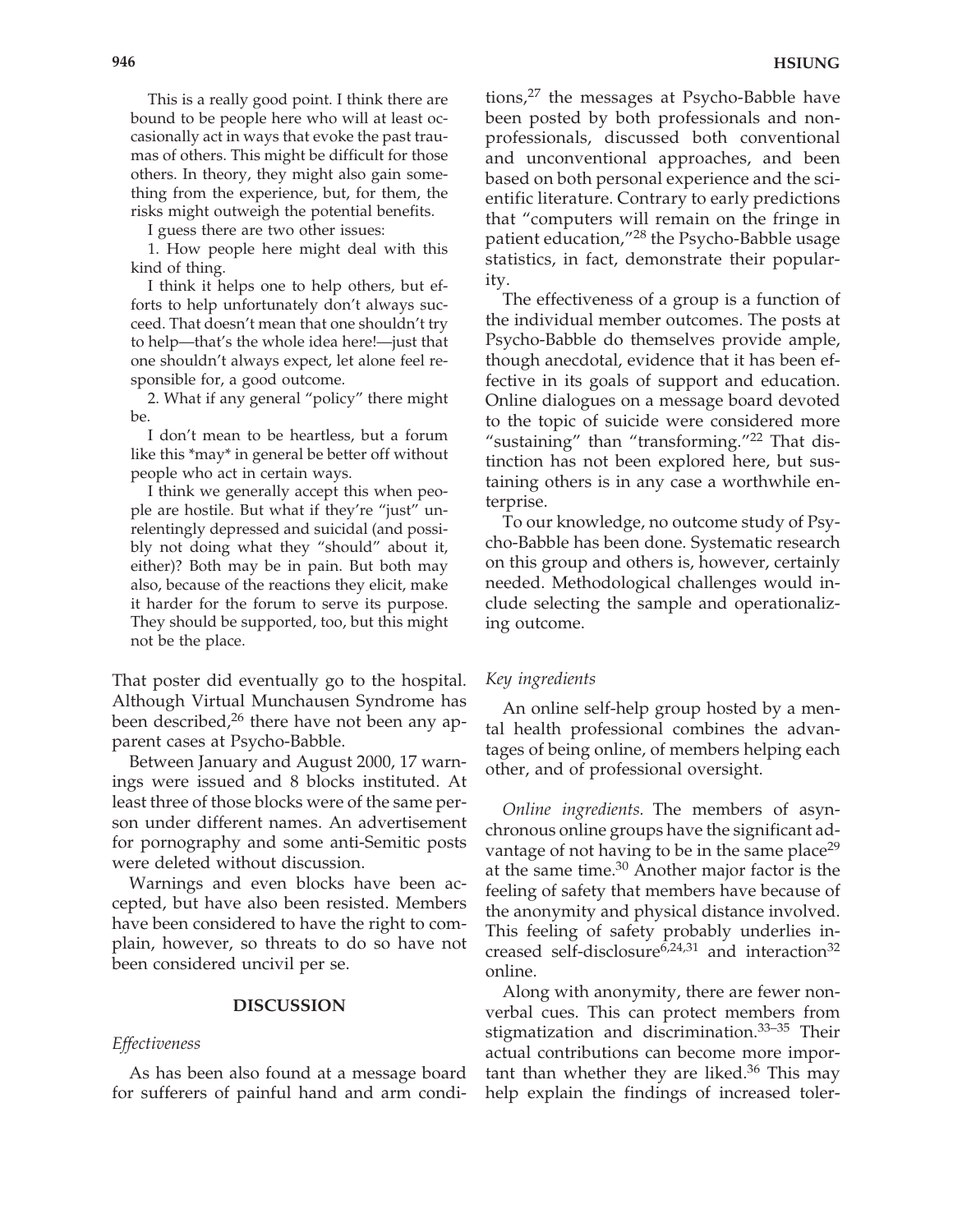ance $31$  and support. $6,31$  Members can have more difficulty forming impressions of each other, but that diminishes with time.37,38

A serious drawback of anonymity, however, is the potential for members to assume "multiple identities." This could be in the context of dissociative identity disorder, but could also just be a way for members to simulate more support for particular sides of issues or to rejoin the group after being blocked. Accountability can be increased by requiring more personal information such as email addresses, but deters others from participating.

Clinicians who assume a helping role complicate the situation further. Online, they may feel safe from charges of malpractice and, therefore, feel free to become "very important posters." As long as they do not practice their profession online, malpractice should not be an issue, but this is why one disclaimer is "what you say may conceivably be used against you." This and the "multiple identity" issue are related in that non-professionals may masquerade as professionals. This is partly why another disclaimer is "don't necessarily believe everything you hear" and the site links to information on the quality of online information. Clinicians could reassure readers about the information they provide by providing also their credentials, but by doing so they would identify themselves and thereby make themselves easier to sue. In the end, it is "caveat lector,"39 and readers must decide for themselves what to make of posts.

*Self-help ingredients.* Members in online selfhelp groups have been shown to receive that help in a variety of forms, from information<sup>40</sup> and advice<sup>22</sup> to sympathy,<sup>22</sup> empathy,<sup>41</sup> increased confidence<sup>42</sup> and hope,<sup>43</sup> to a social identity<sup>42</sup> and a sense of community.22,35,40,43,44–46 The last can be true even if their participation is not apparent. $42$  Some readers at Psycho-Babble have "lurked" for over a year before becoming posters.

Dependency in a group is diffused among the members.  $33,34$  Even when large, online groups can function effectively.<sup>47</sup>

What most distinguishes self-help groups from groups led by clinicians, however, is the degree of mutuality of support and problemsolving.<sup>48</sup> Online career development groups have been shown to be more effective if moderated than unmoderated, but these groups were small  $(10-12$  members).<sup>49</sup> Research on learning in children has found that a large group of peers can substitute for a teacher.<sup>50</sup> The key may be that being the helpers as well as the "helpees" is empowering.<sup>51</sup> In the current context, the mental health professional empowers the helpers in the group, and the helpers empower the helpees in the outside world—and perhaps they then become helpers themselves.

A "critical mass" is probably required.<sup>52</sup> Psycho-Babble certainly has a relatively small core of "very important posters." These may be mental health professionals or "merely" knowledgeable and caring lay people. A critical mass is vital because of positive feedback: the more posts that there are, the more readers that are attracted; the more readers that are attracted, the more posters—and the more very important posters—that are attracted; and the more posters that are attracted, the more posts there will be. The very important posters are very important not only because they drive this feedback, but also because each is responsible for a significant amount of the total support and education provided.

*Clinician ingredients.* Online self-help groups also have the potential for destructive interactions.33,34 Mental health professionals, by virtue of their training in and experience with therapeutic principles (including the setting of limits) and group dynamics, are well-prepared to manage and to minimize the occurrence of such disruptions and thereby maintain the supportive milieu.

In addition, the therapist–administrator split results in both the therapist and the administrator becoming somewhat more detached, which helps diminish not only the transference of the patient to the therapist,<sup>3</sup> but also the countertransference of the administrator to the patient. In the current context, the host and the members would therefore be expected to be even more able to focus on the group as a whole and the individual other members, respectively.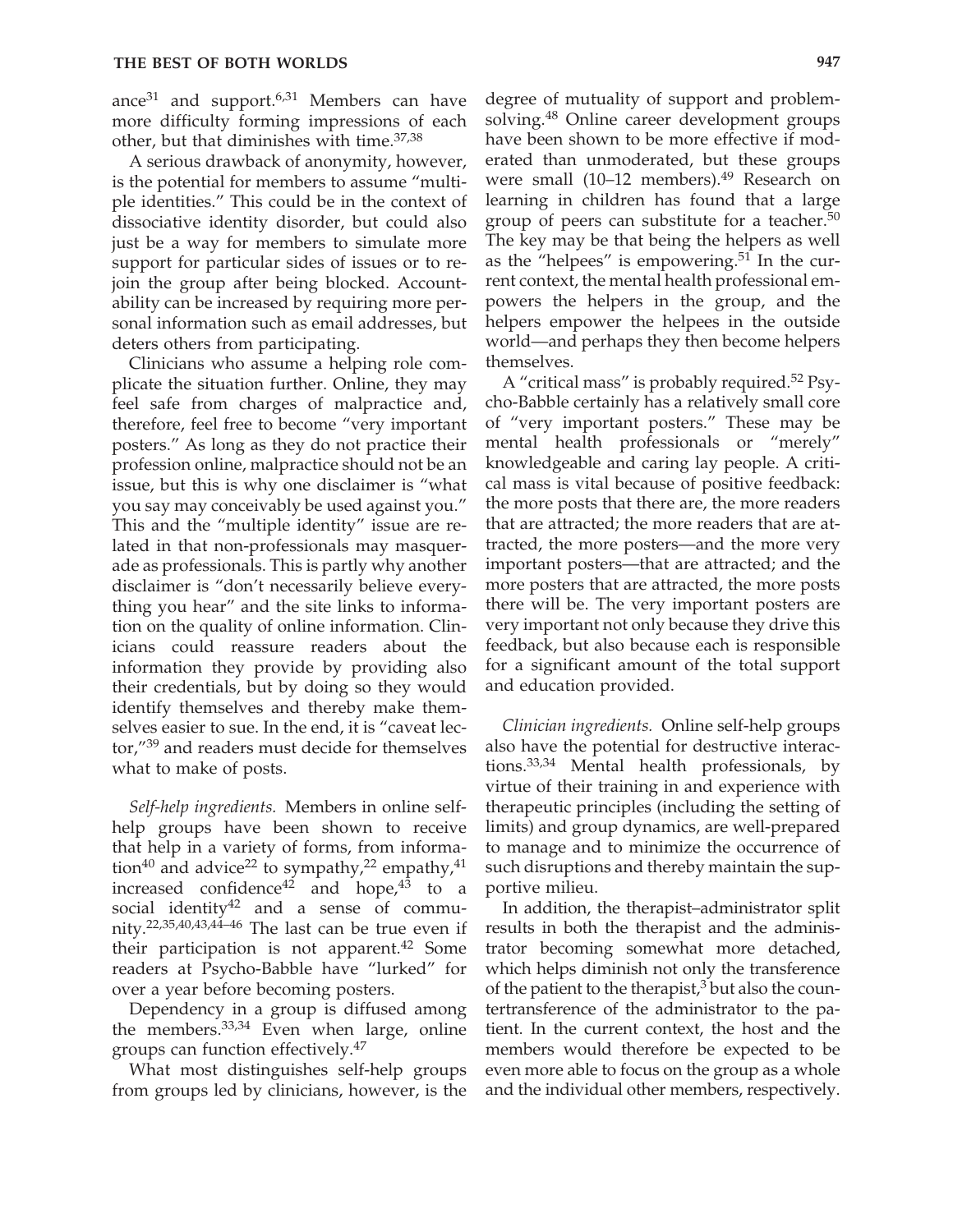# *Complications*

More is sometimes less. A continuous stream of posts can overwhelm a reader. Markey found that as the size of a chat group increased, it took longer for an individual to receive help.<sup>53</sup> It is not clear what to make of the finding that 48% of posters posted only once. They may not have found the response, if any, to their one post to be helpful. Even at a group as large as Psycho-Babble, however, only 13% of initial posts went unresponded to. In some cases, moreover, that was due to factors such as the poster starting a thread with what should have been a follow-up post or doing so just before the thread analysis was conducted. On the other hand, the response may have been so helpful that additional posts were unnecessary. Markey also found that that effect was virtually eliminated when a bystander was asked for help by name.<sup>53</sup> It certainly is common at Psycho-Babble to name a very important poster on the subject line of a post.

An active online group can promote "Internet addiction."54,55 Probably any activity that is positively reinforced has the potential to become pathological. Finally, although it can be managed after the fact by the firm setting of limits, the more popular an online group is, the more some individuals will be drawn to acting out there.

# **CONCLUSION**

The usage statistics and the anecdotal evidence of the posts themselves support the effectiveness of this online self-help group hosted by a mental health professional. The asynchronous online (message board) format is highly usable and makes the group accessible and safe. Drawbacks, however, are the potential for "multiple identities" and the technical difficulty of effectively preventing determined individuals from gaining at least temporary entry into the group. This hybrid type of group combines the best of the two worlds of self-help (empowerment) and leadership by a mental health professional (maintenance of the supportive milieu). The "therapist-administrator split" is a di-

vision of labor that minimizes (or at least externalizes) the potential conflict between these essential functions.

#### **REFERENCES**

- 1. King, S.A., and Moreggi, D. (1998). Internet therapy and self-help groups—the pros and cons. In: Gackenbach, J., (Ed.). *Psychology and the Internet: Intrapersonal, interpersonal, and transpersonal implications* (pp. 77–109). San Diego, CA: Academic Press, Inc
- 2. Reider, N. (1937). Hospital care of patients undergoing psychoanalysis. *Bulletin of the Menninger Clinic*, 1, 168–175.
- 3. Johansen, K.H. (1980). Separation of therapist and administrator in hospital treatment of borderline patients. *Hospital & Community Psychiatry*, *31*(4), 259–262.
- 4. Clawson, V.K., Bostrom, R.P., and Anson, R. (1993). The role of the facilitator in computer-supported meetings. *Small Group Research*, *24*, 547–565.
- 5. Hsiung, R.C. Psycho-Babble. Online document: http://www.dr-bob.org/babble/.
- 6. Salem, D.A., Bogat, G.A., and Reid, C. (1997). Mutual help goes on-line. *Journal of Community Psychology*, *25*(2), 189–207.
- 7. Suler, J. (1998). E-mail communication and relationships. In: Suler, J. (Ed.). *The psychology of cyberspace.* Online document: http://www.rider.edu/users/ suler/psycyber/emailrel.html
- 8. Nielsen, J. *The Alertbox.* Online document: http:// www.useit.com/alertbox/.
- 9. Matt's Script Archive, Inc. *Matt's script archive.* Online document: http://worldwidemart.com/scripts/.
- 10. Netscape Communications Corporation. *JavaScript guide.* Online document: http://developer.netscape. com/docs/manuals/communicator/jsguide4/advtopic.htm#1013101.
- 11. Heinle, N. *JavaScript tip of the week.* Online document: http://www.webreference.com/javascript/961125/ part01.html.
- 12. DBasics Software Company. *WWWBoard add-ons.* Online document: http://www.getscript.com/wwwboard/.
- 13. Milosevic, Z. *Fluid dynamics CGI collection.* Online document: http://www.xav.com/scripts/search/.
- 14. Amazon.com, Inc. *Amazon.com associates program.* Online document: http://www.amazon.com/exec/ obidos/subst/partners/associates/associates.html.
- 15. Woolfson, E., and Parsons, A. Psychobabble. (1981). Song. Alan Parsons Project.
- 16. Recondite. *Eye in the sky.* Online document: http://www.geocities.com/SunsetStrip/Studio/ 4979/eye.htm.
- 17. eGroups, Inc. *eGroups.* Online document: http:// www.egroups.com/.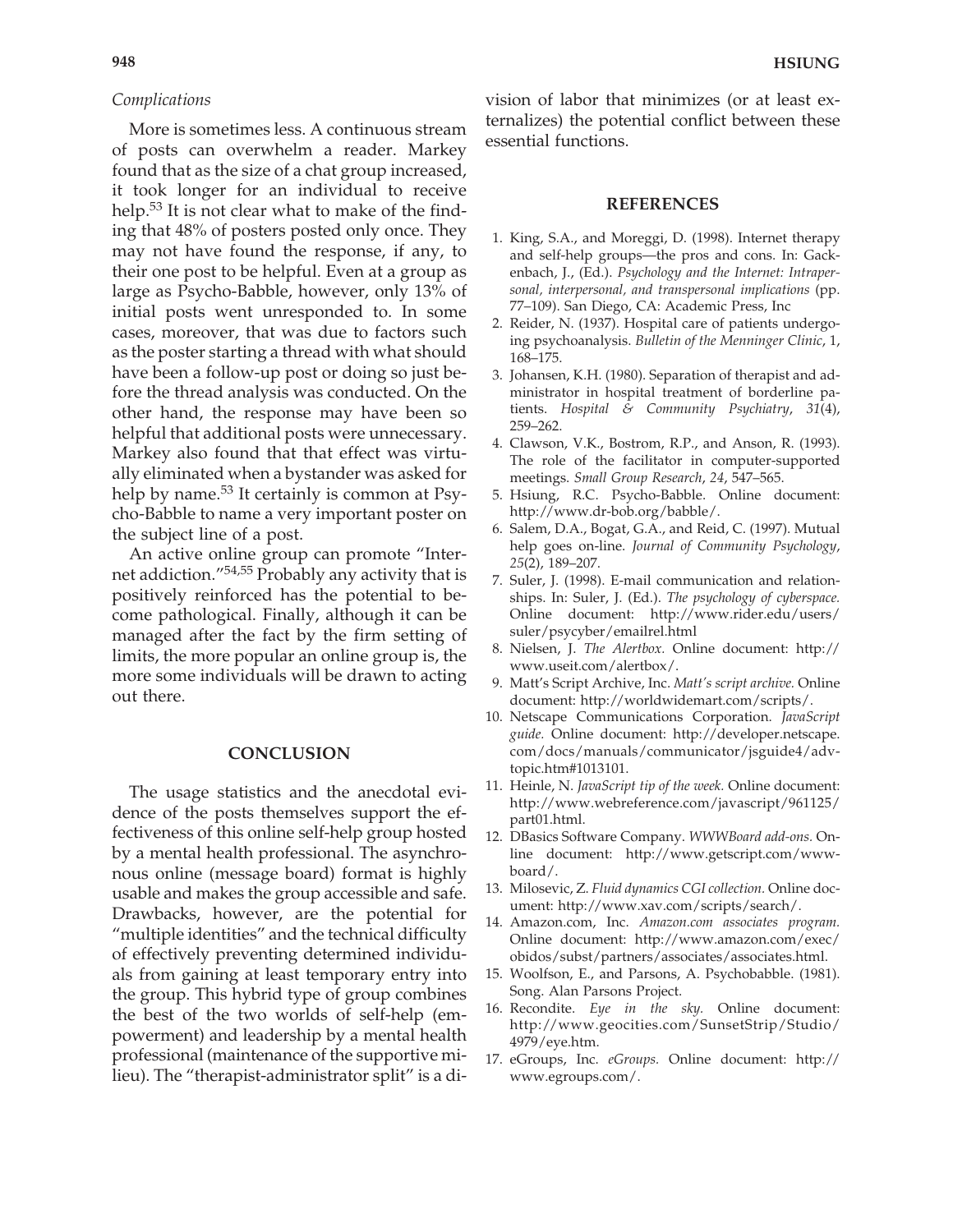# **THE BEST OF BOTH WORLDS 949**

- 18. AltaVista Company. *AltaVista.* Online document: http://www.altavista.com/.
- 19. Google. *Google.* Online document: http://www. google.com/.
- 20. Yalom, I.D. (1995). *The theory and practice of group psychotherapy* (4th ed.). New York: Basic Books, Inc.
- 21. Baume, P., Cantor, C.H., and Rolfe, A. (1997). Cybersuicide: The role of interactive suicide notes on the Internet. *Crisis*, *18*(2), 73–79.
- 22. Miller, J.K., and Gergen, K.J. (1998). Life on the line: The therapeutic potentials of computer-mediated conversation. *Journal of Marital & Family Therapy*, *24*(2), 189–202.
- 23. Lebow, J. (1998). Not just talk, maybe some risk: The therapeutic potentials and pitfalls of computer-mediated conversation. *Journal of Marital & Family Therapy*, *24*(2), 203–206.
- 24. Thompson, S. (1999). The Internet and its potential influence on suicide. *Psychiatric Bulletin*, *23*(8), 449–451.
- 25. Groves, J.E. (1978). Taking care of the hateful patient. *New England Journal of Medicine 298*(16), 883–887.
- 26. Feldman, M.D., Bibby, M., and Crites, S.D. (1998). "Virtual" factitious disorders and Munchausen by proxy. *Western Journal of Medicine*, *168*(6), 537–539.
- 27. Culver, J.D., Gerr, F., and Frumkin, H. (1997). Medical information on the Internet: A study of an electronic bulletin board. *Journal of General Internal Medicine*, 12(8), 466–470. Comment: *J Gen Intern Med*, *12*(8), 511–512.
- 28. Bartlett, E.E. (1986). Patient education meets the desktop computer revolution. *Patient Education & Counseling*, *8*(4), 345–348.
- 29. Finn, J. (1995). Computer-based self-help groups: A new resource to supplement support groups. *Social Work with Groups*, *18*(1), 109–117.
- 30. Winzelberg, A. (1997). The analysis of an electronic support group for individuals with eating disorders. *Computers in Human Behavior*, 13(3), 393–407.
- 31. Sempsey, J.J., III. (1998). A comparative analysis of the social climates found among face to face and Internet-based groups within Multi-User Dimensions. *Dissertation Abstracts International: Section B: The Sciences & Engineering*, *59*(3–B), 1414.
- 32. Tse, A.C.B. (1999). Conducting electronic focus group discussions among Chinese respondents. *Journal of the Market Research Society*, *41*(4), 407–415.
- 33. Finn, J., and Lavitt, M. (1994). Computer-based selfhelp groups for sexual abuse survivors. *Social Work with Groups*, *17*(1–2), 21–46.
- 34. Finn, J. (1996). Computer-based self-help groups: Online recovery for addictions. *Computers in Human Services*, 13(1), 21–41.
- 35. McKenna, K.Y.A., and Bargh, J.A. (1998). Coming out in the age of the Internet: Identity "demarginalization" through virtual group participation. *Journal of Personality & Social Psychology*, *75*(3), 681–694.
- 36. Weisband, S., and Atwater, L. (1999). Evaluating self

and others in electronic and face-to-face groups. *Journal of Applied Psychology*, *84*(4), 632–639.

- 37. Walther, J.B., and Burgoon, J.K. (1992). Relational communication in computer-mediated interaction. *Human Communication Research*, *19*(1), 50–88.
- 38. Walther, J.B. (1993). Impression development in computer-mediated interaction. *Western Journal of Communication*, *57*(4), 381–398.
- 39. Silberg, W.M., Lundberg, G.D., and Musacchio, R.A. (1997). Assessing, controlling, and assuring the quality of medical information on the Internet: Caveant lector et viewor—Let the reader and viewer beware. *JAMA*, 277(15), 1244–1245. Comment: *JAMA*, *278*(8), 632. Discussion: *JAMA*, *278*(8), 632–633.
- 40. Glasser Das, A.R. (1999). The new face of self-help: Online support for anxiety disorders. *Dissertation Abstracts International: Section B: The Sciences & Engineering*, *59*(7–B), 3691.
- 41. Preece, J. (1999). Empathic communities: Balancing emotional and factual communication. *Interacting with Computers*, *12*(1), 63–77.
- 42. Kleinman, S.S. (1998). Membership has its benefits: Computer-mediated communication and social identification in an online discussion group for women in science and engineering. *Dissertation Abstracts International*, *59*(4–A), 0996.
- 43. Weinberg, N., Uken, J.S., Schmale, J., and Adamek, M. (1995). Therapeutic factors: Their presence in a computer-mediated support group. *Social Work with Groups*, *18*(4), 57–69.
- 44. Baym, N.K. (1997). Interpreting soap operas and creating community: Inside an electronic fan culture. In: Kiesler, S., (Ed.). Culture of the Internet (pp. 103–120). Mahwah, NJ: Lawrence Erlbaum Associates, Inc., Publishers.
- 45. Sharf, B.F. (1997). Communicating breast cancer online: Support and empowerment on the Internet. *Women & Health*, *26*(1), 65–84.
- 46. North, C.L. (1998). Computer-mediated communication and social support among eating disordered individuals: An analysis of the alt.support.eating-disord news group. *Dissertation Abstracts International*, 58(12–A), 4496.
- 47. Davidson, B. (1998). The Internet and the large group. *Group Analysis*, *31*(4), 457–471.
- 48. Finn, J. (1999). An exploration of helping processes in an online self-help group focusing on issues of disability. *Health & Social Work*, *24*(3), 220–231.
- 49. Herman, S. (1998). Career HOPES: An experimental evaluation of an online career intervention. *Dissertation Abstracts International: Section B: The Sciences & Engineering*, *59*(6–B), 3058.
- 50. Schacter, J. (1999). Peer groups: Is the adult tutor/child learner always the optimal teaching and learning relation a culture provides? *Dissertation Abstracts International, A (Humanities and Social Sciences)*, 59(9–A), 3353.
- 51. Humphreys, K., and Rappaport, J. (1994). Research-